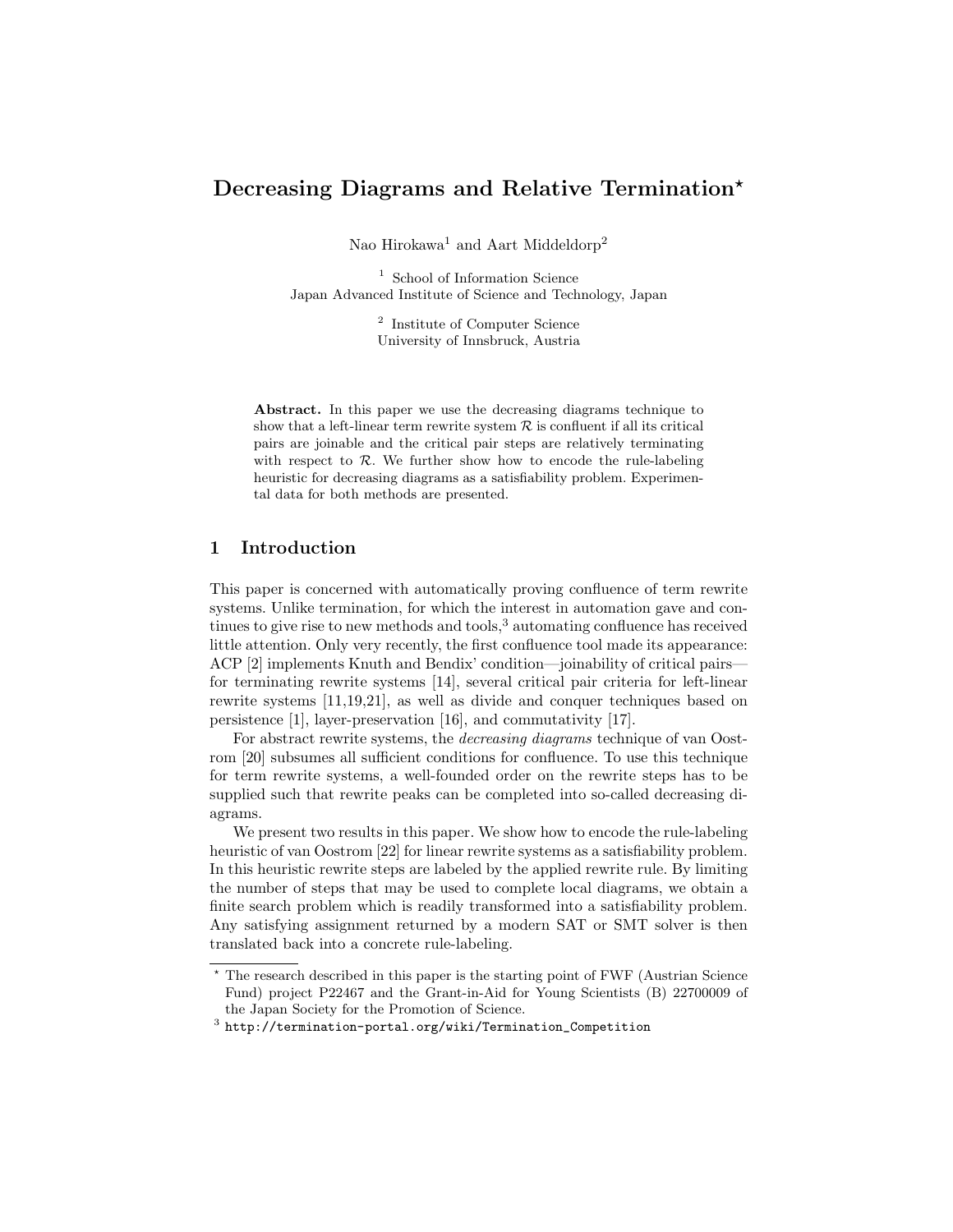Our second and main result employs the decreasing diagrams technique to obtain a new confluence result for left-linear but not necessarily right-linear rewrite systems. It requires that the rewrite steps involved in the generation of critical pairs are relatively terminating with respect to the rewrite system. This result can be viewed as a generalization of the two standard approaches for proving confluence: orthogonality and joinability of critical pairs for terminating systems. In the non-trivial proof we use the self-labeling heuristic in which rewrite steps are labeled by their starting term.

Throughout the paper we assume familiarity with the basics of term rewriting ([18]). In the next section we recall the decreasing diagrams technique and present a small variation which better serves our purposes. Section 3 is devoted to our main result. We prove that a locally confluent left-linear term rewrite system is confluent if there are no infinite rewrite sequences that involve infinitely many steps that were used in the generation of critical pairs. In Section 4 we explain how this result is implemented. Moreover, we show how the rule-labeling heuristic for decreasing diagrams can be transformed into a satisfiability problem. Section 5 presents experimental data. In Section 6 we conclude with suggestions for future research.

#### 2 Decreasing Diagrams

We start this preliminary section by recalling the decreasing diagrams technique for abstract rewrite systems (ARSs) from [20]. We write  $\langle A, \{\rightarrow_{\alpha}\}_{{\alpha}\in I}\rangle$  to denote the ARS  $\langle A, \rightarrow \rangle$  where  $\rightarrow$  is the union of  $\rightarrow_{\alpha}$  for all  $\alpha \in I$ . If  $J \subseteq I$  then  $\rightarrow_J$ denotes the union of  $\rightarrow_{\alpha}$  for all  $\alpha \in J$ .

Let  $\mathcal{A} = \langle A, \{\rightarrow_{\alpha}\}_{{\alpha \in I}} \rangle$  be an ARS and let > be a well-founded order on I. For every  $\alpha \in I$  we write  $\stackrel{\vee}{\rightarrow}_{\alpha}$  for the union of  $\rightarrow_{\beta}$  for all  $\beta < \alpha$ . If  $\alpha, \beta \in I$  then  $\frac{\vee}{\rightarrow}_{\alpha\beta}$  denotes the union of  $\frac{\vee}{\rightarrow}_{\alpha}$  and  $\frac{\vee}{\rightarrow}_{\beta}$ . Moreover, we write  $\frac{\vee}{\rightarrow}_{\alpha\beta}$  for  $(\frac{\vee}{\rightarrow}_{\alpha\beta})^*$ . We say that  $\alpha$  and  $\beta$  are *locally decreasing* with respect to  $>$  and we write  $LD_{>}(\alpha, \beta)$  if

$$
\alpha \leftarrow \cdot \rightarrow \beta \ \subseteq \ \searrow^*_{\alpha} \cdot \rightarrow^{\equiv}_{\beta} \cdot \searrow^*_{\alpha \beta} \cdot \alpha \xrightarrow{\ast} \searrow \cdot^{\equiv}_{\alpha} \leftarrow \cdot^{\ast}_{\beta} \swarrow
$$

Graphically (dashed arrows are implicitly existentially quantified and doubleheaded arrows denote reflexive and transitive closure):

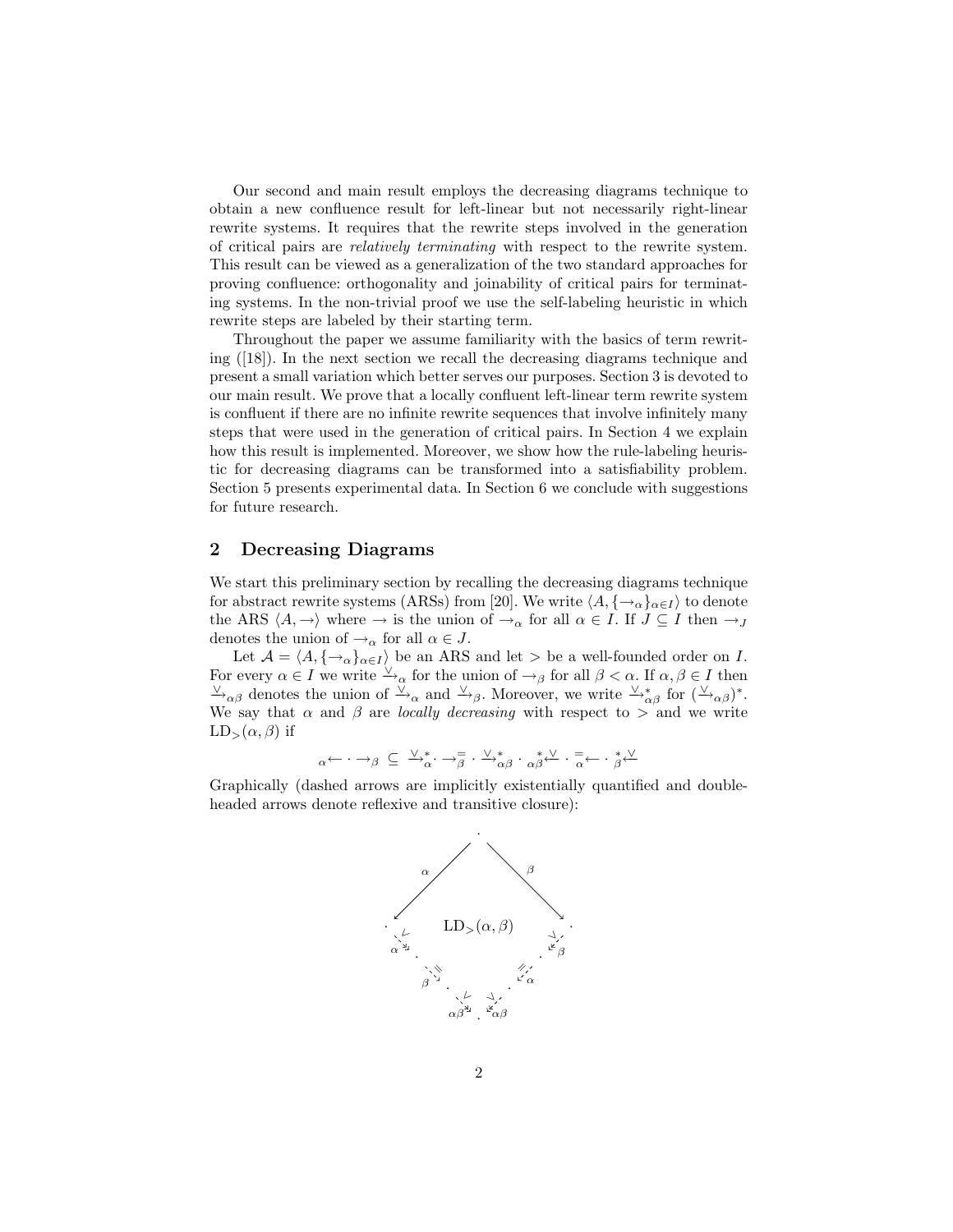The ARS  $A = \langle A, \{ \rightarrow_{\alpha} \}_{\alpha \in I} \rangle$  is locally decreasing if there exists a well-founded order > on I such that  $LD(\alpha, \beta)$  for all  $\alpha, \beta \in I$ .

Van Oostrom [20] obtained the following result.

#### **Theorem 1.** Every locally decreasing ARS is confluent.  $\Box$

Variations of this fundamental confluence result are presented in [3,12,13,22]. We present a version of Theorem 1 which is more suitable for our purposes.

Let  $\mathcal{A} = \langle A, \{\rightarrow_{\alpha}\}_{{\alpha \in I}} \rangle$  be an ARS. Let  $(>, \geqslant)$  consist of a well-founded order  $>$  on I together with a quasi-order  $\ge$  such that  $\ge \cdot > \cdot \ge \subseteq >$ . For every  $\alpha \in I$ we write  $\stackrel{\mathbb{V}}{\rightarrow}_{\alpha}$  for the union of  $\rightarrow_{\beta}$  for all  $\beta \leq \alpha$  and all  $\beta < \alpha$ . (Note that  $\geq \subseteq \geq$  need not hold.) We say that  $\alpha$  and  $\beta$  are locally decreasing with respect to  $(>, \geqslant)$  and we write  $LD_{(>, \geqslant)}(\alpha, \beta)$  if

$$
\alpha \leftarrow \cdot \rightarrow \beta \subseteq \xrightarrow{\vee}^*_{\alpha} \cdot \xrightarrow{\mathbb{W}} \overline{\beta} \cdot \xrightarrow{\vee}^*_{\alpha \beta} \cdot \alpha \xrightarrow{\ast} \xleftarrow{\vee} \cdot \overline{\alpha} \xleftarrow{\mathbb{W}} \cdot \xrightarrow{\ast} \xleftarrow{\vee}
$$

The ARS  $\mathcal{A} = \langle A, \{\rightarrow_{\alpha}\}_{{\alpha \in I}} \rangle$  is extended locally decreasing if there exists  $(>, \geqslant)$ such that  $LD_{(>,\geqslant)}(\alpha,\beta)$  for all  $\alpha,\beta \in I$ . Despite the name, from the proof of the following theorem we infer that every extended locally decreasing ARS has a locally decreasing presentation.

#### Theorem 2. Every extended locally decreasing ARS is confluent.

*Proof.* Let  $A = \langle A, \{\rightarrow_{\alpha}\}_{{\alpha \in I}} \rangle$  be extended locally decreasing with respect to  $(>, \geqslant)$ . We write  $C_{\alpha}$  as the set of all  $\beta \in I$  with  $\alpha \geqslant \beta$  and  $\alpha \not\geqslant \beta$ . The set of all such  $C_{\alpha}$  is denoted by C. For every  $C \in \mathcal{C}$  we write  $\rightarrow_C$  for the union of  $\rightarrow_{\alpha}$  for all  $\alpha \in C$ . The well-founded order  $>$  on I can be lifted to  $\mathcal{C}: C_{\alpha} > C_{\beta}$  if  $\alpha > \beta$ . If  $C_{\alpha} = C_{\alpha'}$ ,  $C_{\beta} = C_{\beta'}$ , and  $\alpha > \beta$  then  $\alpha' \geq \alpha > \beta \geq \beta'$  and thus  $\alpha' > \beta'$ because of the requirement  $\geq \cdot > \cdot \geq \subseteq >$ . Hence  $>$  is well-defined on  $\mathcal{C}$ . If  $\beta \leq \alpha$ and  $\beta < \alpha$  then  $\rightarrow_{\beta} \subseteq \rightarrow_{C_{\beta}} \subseteq \rightarrow_{C_{\alpha}}$ . If  $\beta \leq \alpha$  and  $\beta \not\leq \alpha$  then  $\beta \in C_{\alpha}$  and thus  $\rightarrow$ <sub>β</sub>  $\subseteq$   $\rightarrow$ <sub>Cα</sub>. Hence  $\rightarrow \rightarrow \infty$   $\subseteq$   $\rightarrow$ <sub>C<sub>α</sub></sub>  $\cup \rightarrow$ <sub>Cα</sub>. Now consider arbitrary sets  $C, D \in \mathcal{C}$ and let  $\alpha \in C$  and  $\beta \in D$ . From the assumption  $LD_{(>,\geq)}(\alpha,\beta)$  we obtain

$$
\alpha \leftarrow \cdot \rightarrow \beta \subseteq \vee^*_{\alpha} \cdot \vee^*_{\beta} \cdot \vee^*_{\beta} \cdot \alpha \beta \cdot \alpha * \vee^*_{\alpha} \cdot \alpha * \vee^*_{\alpha} \cdot * \vee^*_{\beta} \cdot \vee^*_{\beta}
$$

By construction, the latter relation is contained in

$$
\stackrel{\vee}{\to}_{C}^{\ast}\cdot\stackrel{\vee}{\to}\stackrel{\equiv}{D}\cdot\stackrel{\vee}{\to}_{CD}^{\ast}\cdot\stackrel{\ast}{C}\stackrel{\vee}{D}\cdot\stackrel{=}{C}\stackrel{\vee}{\leftarrow}\cdot\stackrel{\ast}{D}\stackrel{\vee}{\leftarrow}
$$

Since

$$
C \leftarrow \cdot \rightarrow_D \quad = \bigcup_{\alpha \in C, \, \beta \in D} \alpha \leftarrow \cdot \rightarrow \beta
$$

we conclude  $LD_>(C, D)$ . According to Theorem 1, the ARS  $\langle A, \{\rightarrow_C\}_{C \in \mathcal{C}}\rangle$  is confluent. Since

$$
\bigcup_{\alpha \in I} \rightarrow_{\alpha} = \bigcup_{C \in \mathcal{C}} \rightarrow_{C}
$$

it follows that  $A$  is confluent.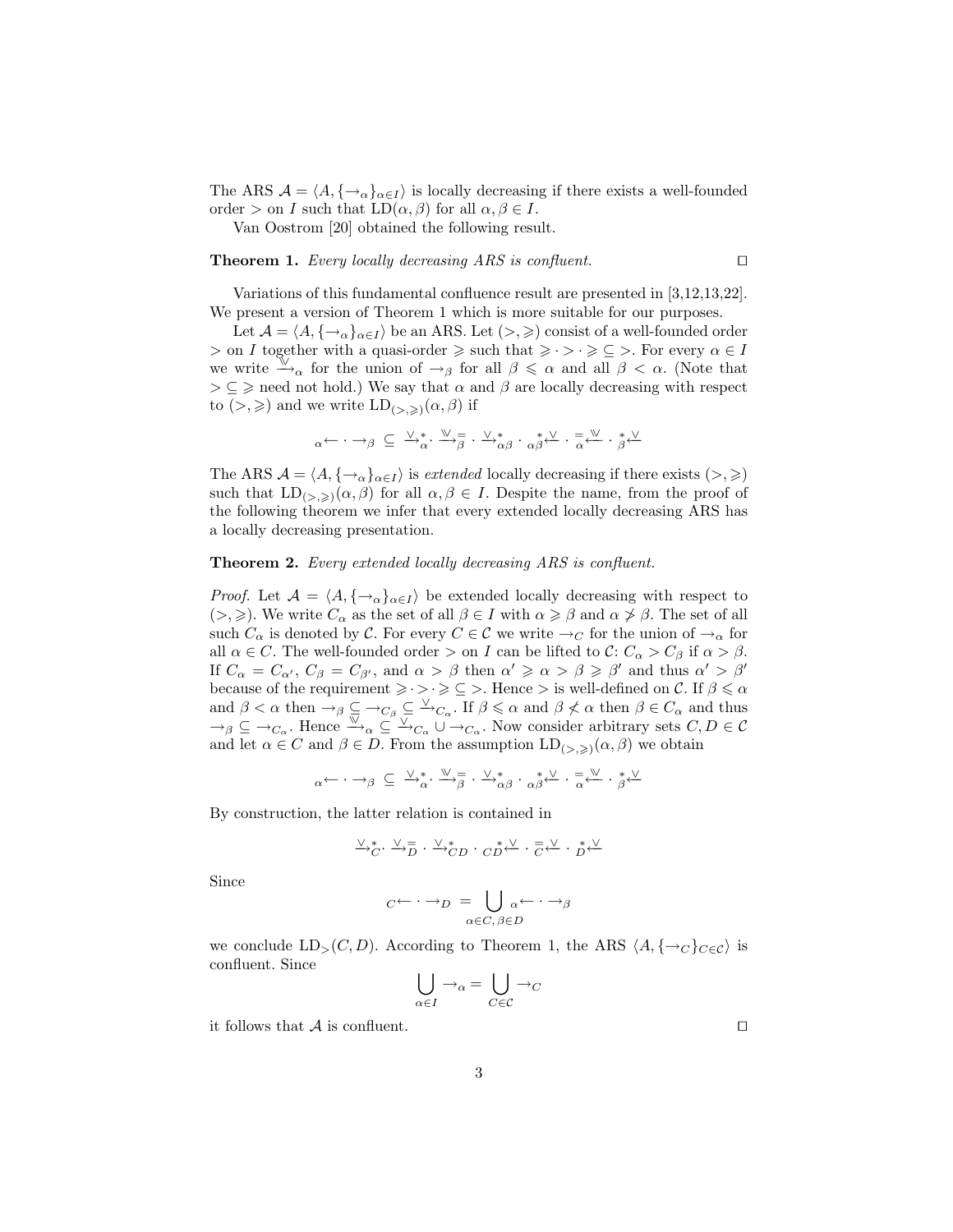We are interested in the application of Theorems 1 and 2 for proving confluence of term rewrite systems (TRSs). Many sufficient conditions for confluence of TRSs are based on critical pairs. Critical pairs are generated from overlaps. An overlap  $(l_1 \rightarrow r_1, p, l_2 \rightarrow r_2)$  of a TRS R consists of variants  $l_1 \rightarrow r_1$  and  $l_2 \to r_2$  of rules of R without common variables, a position  $p \in \mathcal{P}$ os $\mathcal{F}(l_2)$ , and a most general unifier  $\mu$  of  $l_1$  and  $l_2|_p$ . If  $p = \epsilon$  then we require that  $l_1 \rightarrow r_1$  and  $l_2 \rightarrow r_2$  are not variants. The induced critical pair is  $(l_2\mu[r_1\mu]_p, r_2\mu)$ . Following Dershowitz [5], we write  $s \leftarrow \forall x \rightarrow t$  to indicate that  $(s, t)$  is a critical pair.

In [22] van Oostrom proposed the rule-labeling heuristic in which rewrite steps are partitioned according to the employed rewrite rules. If one can find an order on the rules of a linear TRS such that every critical pair is locally decreasing, confluence is guaranteed. A formalization of this heuristic is given below where  $\alpha \leftarrow \alpha \rightarrow \beta$  denotes the set of critical pairs obtained from overlaps  $(\alpha, p, \beta)_{\mu}$ .

**Theorem 3.** A linear TRS  $\mathcal{R}$  is confluent if there exists a well-founded order  $>$  on the rules of R such that  $\alpha \leftarrow \alpha \rightarrow \beta \subseteq {\vee \atop \sim}^*_{\alpha} \cdot {\vee \atop \sim}^*_{\beta} \cdot {\vee \atop \sim}^*_{\alpha\beta} \cdot {\cdot \atop \sim}^*_{\alpha\beta} \cdot {\cdot \atop \sim}^*_{\alpha\beta} \cdot {\cdot \atop \sim}^*_{\alpha\beta} \cdot {\cdot \atop \sim}^*_{\alpha\beta} \cdot {\cdot \atop \sim}^*_{\alpha\beta}$ for all rewrite rules  $\alpha, \beta \in \mathcal{R}$ . Here  $\geqslant$  is the reflexive closure of  $\geqslant$ .

The heuristic readily applies to the following example from [10].

*Example 4.* Consider the linear TRS  $\mathcal{R}$  consisting of the rewrite rules

1: nats  $\rightarrow 0$  : inc(nats) 4:  $inc(x : y) \rightarrow s(x)$  :  $inc(y)$ 2:  $hd(x : y) \rightarrow x$  5:  $inc(t|(nats)) \rightarrow t|(inc(nats))$ 3:  $\mathsf{tl}(x:y) \rightarrow y$ 

There is one critical pair:  $inc(t|(0 : inc(nats))) \leftarrow inc(t|(nats)) \stackrel{5}{\rightarrow} tl(inc(nats)).$ We have

$$
\text{inc}\text{(tl}(0: \text{inc}(\text{nats}))) \xrightarrow{3} \text{inc}(\text{inc}(\text{nats}))
$$
  

$$
\text{tl}(\text{inc}(\text{nats})) \xrightarrow{1} \text{tl}(\text{inc}(0: \text{inc}(\text{nats}))) \xrightarrow{4} \text{tl}(s(0): \text{inc}(\text{inc}(\text{nats}))) \xrightarrow{3} \text{inc}(\text{inc}(\text{nats}))
$$

Hence the critical pair is locally decreasing with respect to the rule-labeling heuristic together with the order  $5 > 3, 4$ .

The following example (Vincent van Oostrom, personal communication) shows that linearity in Theorem 3 cannot be weakened to left-linearity.

*Example 5.* Consider the TRS  $\mathcal R$  consisting of the rewrite rules

1: 
$$
f(a, a) \rightarrow c
$$
 2:  $f(b, x) \rightarrow f(x, x)$  3:  $f(x, b) \rightarrow f(x, x)$  4:  $a \rightarrow b$ 

There are three critical pairs:  $f(a, b) \stackrel{4}{\leftarrow} f(a, a) \stackrel{1}{\rightarrow} c$ ,  $f(b, a) \stackrel{4}{\leftarrow} f(a, a) \stackrel{1}{\rightarrow} c$ , and  $f(b, b) \xrightarrow{2} f(b, b) \xrightarrow{3} f(b, b)$ . Since  $f(a, b) \xrightarrow{3} f(a, a) \xrightarrow{1} c$  and  $f(b, a) \xrightarrow{2} f(a, a) \xrightarrow{1} c$ , it follows that the critical pairs are locally decreasing by taking the order  $4 > 2, 3$ . Nevertheless, the conversion  $f(b, b) \leftarrow f(b, a) \leftarrow f(a, a) \rightarrow c$  reveals that  $\mathcal R$  is not confluent.

In the next section we impose a relative termination condition to obtain a confluence criterion for possibly non-right-linear TRSs.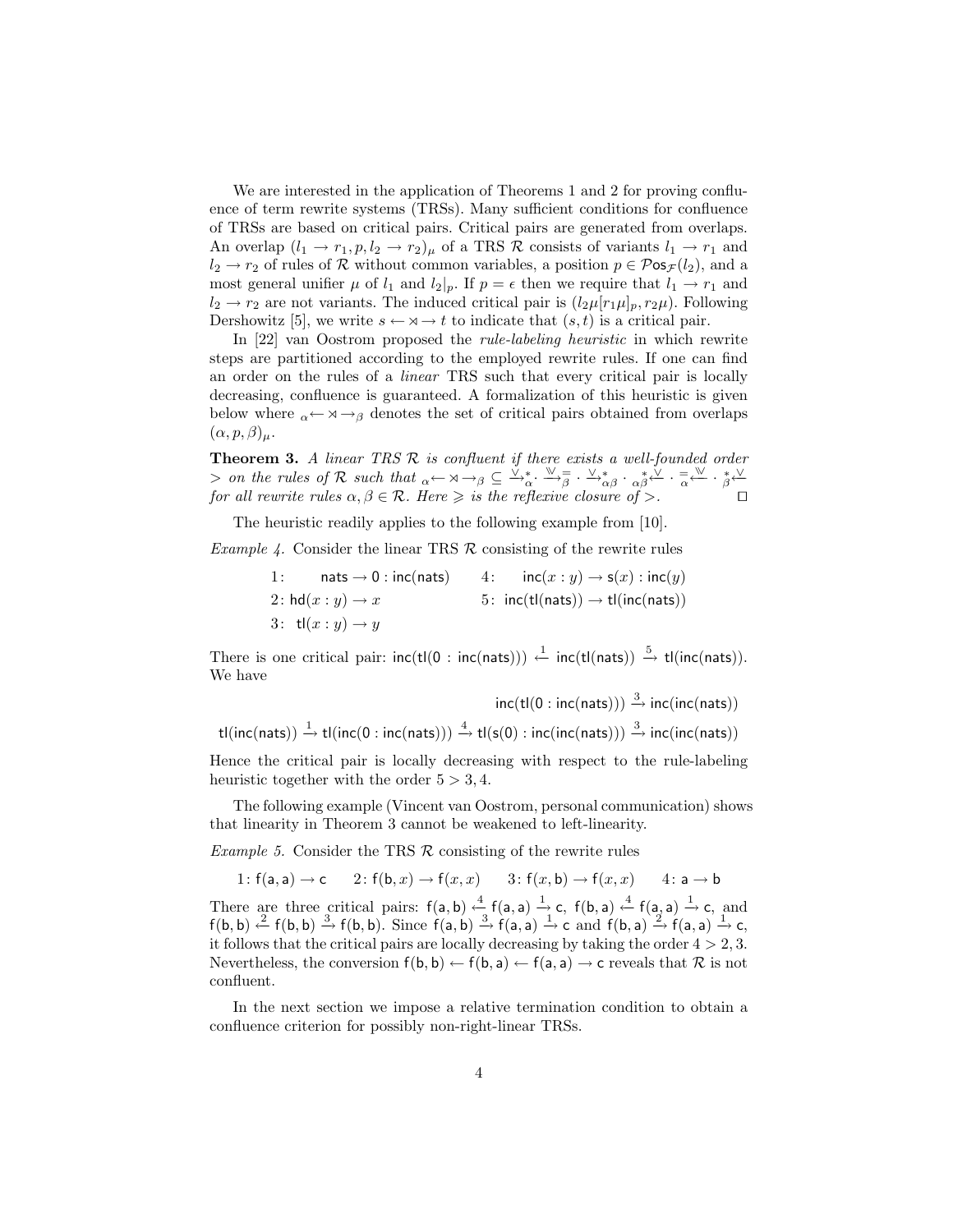#### 3 Confluence via Relative Termination

Let  $R$  be a TRS. We denote the set

 ${l_2\mu \rightarrow l_2\mu[r_1\mu]_p, l_2\mu \rightarrow r_2\mu \mid (l_1 \rightarrow r_1, p, l_2 \rightarrow r_2)_\mu$  is an overlap of  $\mathcal{R}$ }

of rewrite steps that give rise to critical pairs of  $\mathcal R$  by  $CPS(\mathcal R)$ . The rules in  $CPS(\mathcal{R})$  are called *critical pair steps*. We say that  $\mathcal R$  is relatively terminating with respect to S or that  $\mathcal{R}/\mathcal{S}$  is terminating if the relation  $\rightarrow_{\mathcal{R}} S = \rightarrow_{\mathcal{S}}^* \cdot \rightarrow_{\mathcal{R}} \cdot \rightarrow_{\mathcal{S}}^*$ is well-founded. The main result of this section (Theorem 16 below) states that a left-linear locally confluent TRS  $\mathcal R$  is confluent if  $CPS(\mathcal R)$  is relatively terminating with respect to  $\mathcal{R}$ . Since  $CPS(\mathcal{R})$  is empty for every orthogonal TRS  $\mathcal{R}$ , this yields a generalization of orthogonality. In the proof we use decreasing diagrams with the self-labeling heuristic in which rewrite steps are labeled by their starting term. A key problem when trying to prove confluence in the absence of termination is the handling of duplicating rules. Parallel rewrite steps are typically used for this purpose [11,17]. To anticipate future developments (cf. Section 6) we use multi-steps instead. However, first we present a special case of our main result in which duplicating rules are taken care of by requiring them to be relatively terminating with respect to the non-duplicating ones.

**Theorem 6.** Let  $\mathcal{R}$  be a left-linear TRS. Let  $\mathcal{R}_{d}$  be the subset of duplicating rules and  $\mathcal{R}_{nd}$  the subset of non-duplicating rules in  $\mathcal{R}$ . The TRS  $\mathcal{R}$  is confluent  $if \leftarrow \mathsf{x} \rightarrow \subseteq \downarrow$  and  $CPS(\mathcal{R}) \cup \mathcal{R}_{d}$  is relatively terminating with respect to  $\mathcal{R}_{nd}$ .

Proof. We label rewrite steps by their starting term. Labels are compared with respect to the strict order  $\geq$  =  $\rightarrow^+_{(CPS(\mathcal{R})\cup\mathcal{R}_d)/\mathcal{R}_{nd}}$  and the quasi-order  $\geq$  =  $\rightarrow^*_{\mathcal{R}}$ . Note that > is well-founded by the assumption that  $CPS(\mathcal{R}) \cup \mathcal{R}_{d}$  is relatively terminating with respect to  $\mathcal{R}_{nd}$ . We show that all local peaks of  $\mathcal R$  are extended locally decreasing. Let  $s \to t_1$  and  $s \to t_2$  by applying the rewrite rules  $l_1 \to r_1$ and  $l_2 \rightarrow r_2$  at the positions  $p_1$  and  $p_2$ . We may assume that  $l_1 \rightarrow r_1$  and  $l_2 \rightarrow r_2$  do not share variables and thus there exists a substitution  $\sigma$  such that  $s = s[l_1 \sigma]_{p_1} = s[l_2 \sigma]_{p_2}, t_1 = s[r_1 \sigma]_{p_1}$ , and  $t_2 = s[r_2 \sigma]_{p_2}$ . We distinguish three cases.

- 1. If  $p_1 \parallel p_2$  then  $t_1 \rightarrow u \leftarrow t_2$  for the term  $u = s[r_1 \sigma, r_2 \sigma]_{p_1, p_2}$ . We have  $s > t_1$ if  $l_1 \rightarrow r_1$  is duplicating and  $s \geq t_1$  if  $l_1 \rightarrow r_1$  is non-duplicating. So in both cases we have  $t_1 \xrightarrow{\mathbb{W}} s u$ . Similarly,  $t_2 \xrightarrow{\mathbb{W}} s u$  and thus we have local decreasingness.
- 2. Suppose the redexes  $l_1\sigma$  at position  $p_1$  and  $l_2\sigma$  at position  $p_2$  overlap. If  $p_1 =$  $p_2$  and  $l_1 \rightarrow r_1$  and  $l_2 \rightarrow r_2$  are variants then  $t_1 = t_2$  and there is nothing to prove. Assume without loss of generality that  $p_1 \leqslant p_2$ . There exists a substitution  $\tau$  such that  $t_1 = s[v\tau]_{p_1}$  and  $t_2 = s[u\tau]_{p_1}$  with  $u \leftarrow \forall \negthinspace \rightarrow v$ . By assumption  $u \downarrow v$  and hence also  $t_1 \downarrow t_2$ . Every label a in the valley between  $t_1$  and  $t_2$  satisfies  $t_1 \geq a$  or  $t_2 \geq a$ . Since  $s \to_{\mathsf{CPS}(\mathcal{R})} t_1$  and  $s \to_{\mathsf{CPS}(\mathcal{R})} t_2$ , it follows that  $s > t_1, t_2$ . Hence  $s > a$  for every label a in the valley between  $t_1$  and  $t_2$ . Consequently, local decreasingness holds.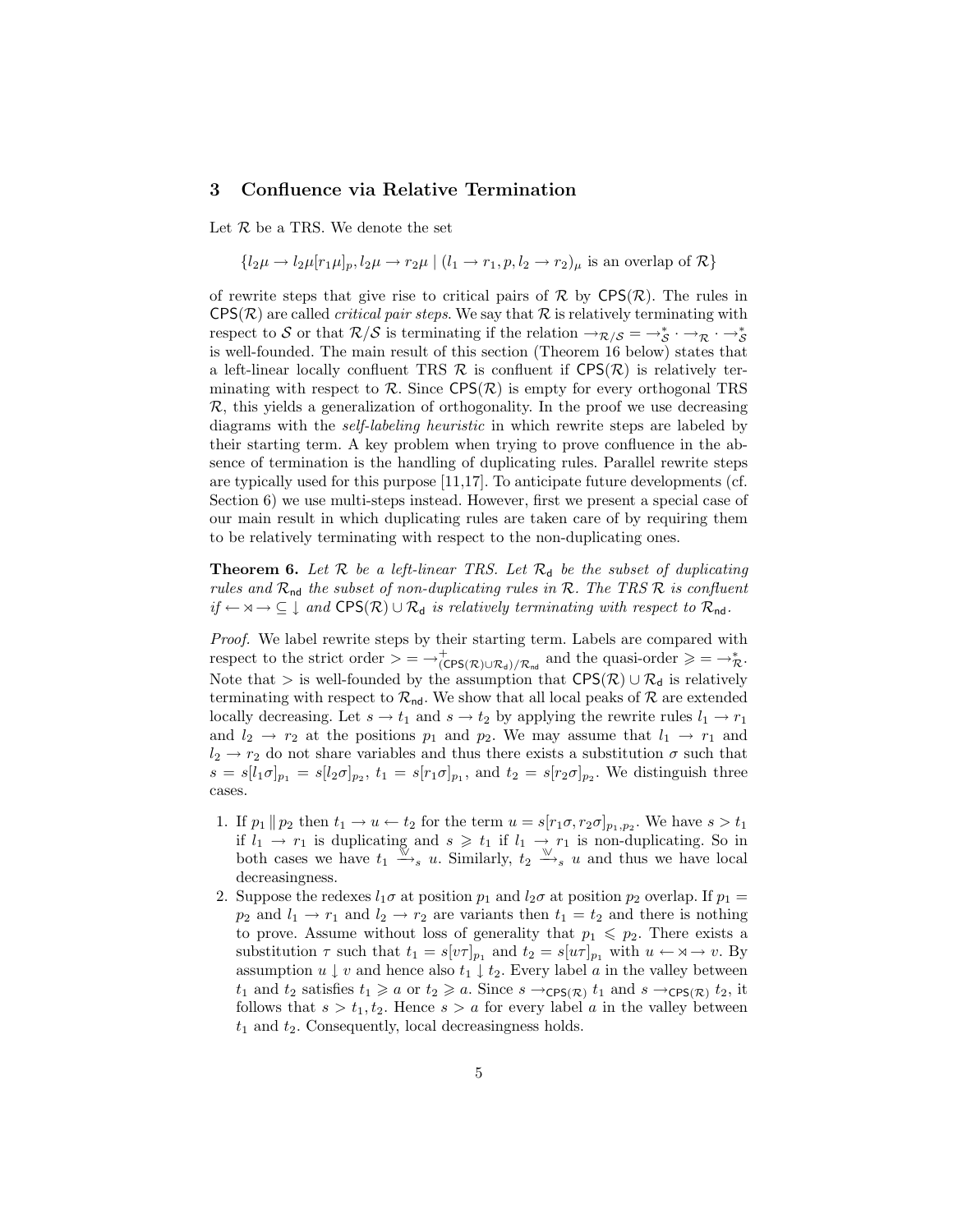3. In the remaining case we have a variable overlap. Assume without loss of generality that  $p_1 < p_2$ . Let x be the variable in  $l_1$  whose position is above  $p_2 \ \ p_1$ . Due to linearity of  $l_1$  we have  $t_1 \rightarrow^* u \leftarrow t_2$  for some term u. The number of steps in the sequence from  $t_1$  to u equals the number of occurrences of the variable x in  $r_1$ . If this number is not more than one then local decreasingness is obtained as in the first case. If this number is more than one then  $l_1 \rightarrow r_1$  is duplicating and hence  $s > t_1$ . Therefore  $s > a$  for every term a in the sequence from  $t_1$  to u. Moreover  $s > t_2$  or  $s \geq t_2$ . Hence also in this case we have local decreasingness.  $\Box$ 

*Example 7.* Consider the TRS  $\mathcal R$  from [9, p.28] consisting of the rewrite rules

$$
f(g(x)) \to f(h(x, x))
$$
  $g(a) \to g(g(a))$   $h(a, a) \to g(g(a))$ 

The only critical pair  $f(g(g(a))) \leftarrow \forall \rightarrow f(h(a, a))$  is clearly joinable. The TRS  $CPS(\mathcal{R}) \cup \mathcal{R}_d$  consists of the rewrite rules

$$
f(g(a)) \to f(h(a, a)) \qquad f(g(a)) \to f(g(g(a))) \qquad f(g(x)) \to f(h(x, x))
$$

and can be shown to be relatively terminating with respect to  $\mathcal{R}_{nd}$  using the method described at the beginning of Section 4. Hence the confluence of  $\mathcal R$  is concluded by Theorem 6.

The following example<sup>4</sup> shows that left-linearity is essential in Theorem 6.

*Example 8.* Consider the non-left-linear TRS  $\mathcal{R}$ 

$$
f(x, x) \to a
$$
  $f(x, g(x)) \to b$   $c \to g(c)$ 

from [11]. Since CPS( $\mathcal{R}$ ) ∪  $\mathcal{R}_d$  is empty, termination of  $(CPS(\mathcal{R}) \cup \mathcal{R}_d)/\mathcal{R}_{nd}$  is trivial. However,  $\mathcal R$  is not confluent because the term  $f(c, c)$  has two distinct normal forms.

The termination of  $(CPS(\mathcal{R}) \cup \mathcal{R}_{d})/\mathcal{R}_{nd}$  can be weakened to the termination of  $CPS(\mathcal{R})/\mathcal{R}$ . In the proof of Theorem 6 we showed the local decreasingness of  $\rightarrow_{\mathcal{R}}$ . The following example shows that this no longer holds under the weakened termination assumption.

Example 9. Consider the orthogonal TRS R consisting of the two rules  $f(x) \rightarrow$  $g(x, x)$  and  $a \rightarrow b$ . Consider the local peak  $f(b) \leftarrow f(a) \rightarrow g(a, a)$ . There are two ways to complete the diagram:

$$
\begin{array}{c|c|c} f(a) & \xrightarrow{f(a)} g(a, a) & f(a) & \xrightarrow{f(a)} g(a, a) \\ & & \downarrow g(a, a) & & \downarrow g(a, a) \\ f(a) & & g(b, a) & & f(a) & & g(a, b) \\ & & \downarrow g(b, a) & & \downarrow g(a, b) \\ f(b) & \xrightarrow{f(b)} g(b, b) & & f(b) & \xrightarrow{f(b)} g(b, b) \end{array}
$$

<sup>4</sup> This example contradicts [12, Theorem 4].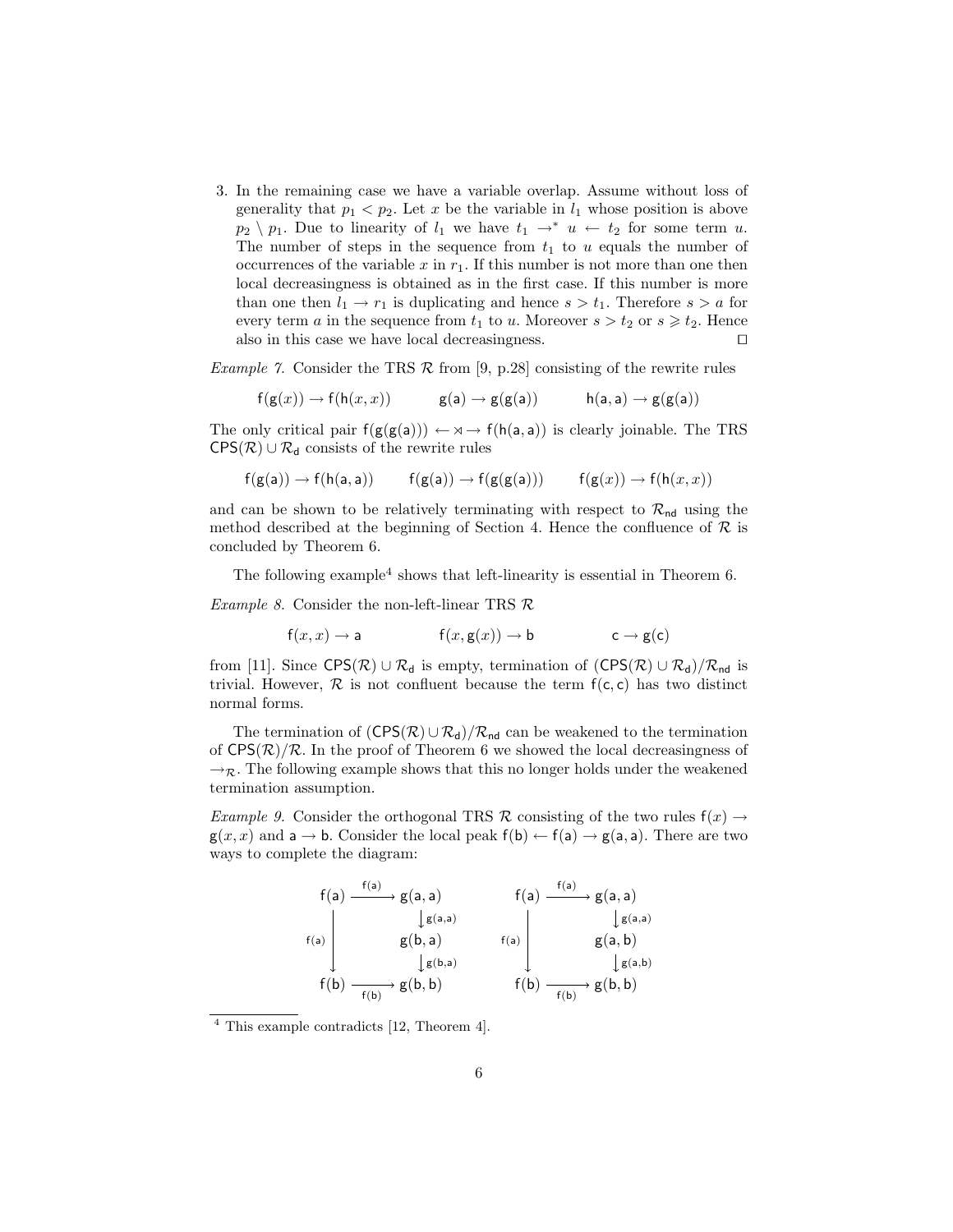Since  $CPS(\mathcal{R})$  is empty, neither of them is extended locally decreasing with respect to the order in the proof of Theorem 6.

To address the problem, we first recall multi-steps (cf. [18]).

**Definition 10.** Let R be a TRS. The multi-step relation  $\rightarrow_{\mathcal{R}}$  (or simply  $\rightarrow$  ) is inductively defined as follows:

(1)  $x \rightarrow_{\mathcal{R}} x$  for all variables x, (2)  $f(s_1, \ldots, s_n) \rightarrow_R f(t_1, \ldots, t_n)$  if for each i we have  $s_i \rightarrow_R t_i$ , and (3)  $l\sigma \rightarrow_R r\tau$  if  $l \rightarrow r \in \mathcal{R}$  and  $\sigma \rightarrow_R \tau$ .

where  $\sigma \rightarrow_R \tau$  if  $x\sigma \rightarrow_R x\tau$  for all variables x.

The following result is well-known ([18, Lemma 4.7.12]).

**Lemma 11.** For every TRS R we have  $\rightarrow_{\mathcal{R}} \subseteq \rightarrow_{\mathcal{R}} \subseteq \rightarrow_{\mathcal{R}}^*$ .  $\stackrel{*}{\mathcal{R}}$ .

The following lemma relates  $\rightarrow_{\mathcal{R}}$  to  $\rightarrow_{\mathsf{CPS}(\mathcal{R})/\mathcal{R}}$ . It is the key to prove our main result.

**Lemma 12.** Let R be a TRS and  $l \rightarrow r$  a left-linear rule in R. If  $l\sigma \rightarrow \gamma_R t$ then one of the following conditions holds:

(a)  $t \in \{l\tau, r\tau\}$  and  $\sigma \rightarrow_{\mathcal{R}} \tau$  for some  $\tau$ , (b)  $l\sigma \rightarrow_{\text{CPS}(\mathcal{R})} \cdot \rightarrow_{\mathcal{R}} t$  and  $l\sigma \rightarrow_{\text{CPS}(\mathcal{R})} r\sigma$ .

*Proof.* We may write  $l\sigma = C[s_1, \ldots, s_n] \rightarrow \mathcal{R} C[t_1, \ldots, t_n] = t$  where  $s_i \rightarrow \mathcal{R} t_i$ is obtained by case (3) in the definition of  $\rightarrow_{\mathcal{R}}$  for all  $1 \leq i \leq n$ . If  $n = 0$  then  $l\sigma = t$  and hence we can take  $\tau = \sigma$  to satisfy condition (a). So let  $n > 0$ . Let  $p_i$ be the position of  $s_i$  in  $l\sigma$ . We distinguish two cases.

- Suppose that  $p_1, \ldots, p_n \notin \mathcal{P}$  os $\mathcal{F}(l)$ . We define a substitution  $\tau$  as follows. For  $x \in \mathcal{V}$ ar(l) let q be the (unique) position in  $\mathcal{P}$ os<sub> $\mathcal{V}(l)$ </sub> such that  $l|_q = x$ . Let  $P = \{p_i \mid p_i \geq q\}$  be the set of positions in  $l\sigma$  of those terms  $s_1, \ldots, s_n$ that occur in  $\sigma(x)$ . We define  $\tau(x)$  as the term that is obtained from  $\sigma(x)$ by replacing for all  $p_i \in P$  the subterm  $s_i$  at position  $p_i \setminus q$  with  $t_i$ . We have  $t = l\tau$  and  $\sigma \rightarrow_{\mathcal{R}} \tau$ , so condition (a) is satisfied.
- In the remaining case at least one position among  $p_1, \ldots, p_n$  belongs to  $\mathcal{P}$ os $_{\mathcal{F}}(l)$ . Without loss of generality we assume that  $p_1 \in \mathcal{P}$ os $_{\mathcal{F}}(l)$ . Since  $s_1 \rightarrow \rightarrow \mathcal{R}$  t<sub>1</sub> is obtained by case (3),  $s_1 = l_1\mu$  and  $t_1 = r_1\nu$  for some rewrite rule  $l_1 \rightarrow r_1$  and substitutions  $\mu$  and  $\nu$  with  $\mu \rightarrow \rightarrow \infty$  v. We assume that  $l_1 \rightarrow r_1$  and  $l \rightarrow r$  share no variables. Hence we may assume that  $\mu = \sigma$ . We distinguish two further cases.
	- If  $l_1 \rightarrow r_1$  and  $l \rightarrow r$  are variants and  $p_1 = \epsilon$  then  $n = 1, C = \square$ , and  $l\sigma = s_1 = l_1\sigma \longrightarrow_{\mathcal{R}} r_1\nu = t$ . Because  $l_1 \rightarrow r_1$  and  $l \rightarrow r$  are variants, there exists a substitution  $\tau$  such that  $r\tau = r_1 \nu$  and  $\sigma \rightarrow \tau$ ,  $\tau$ . So in this case condition (a) is satisfied.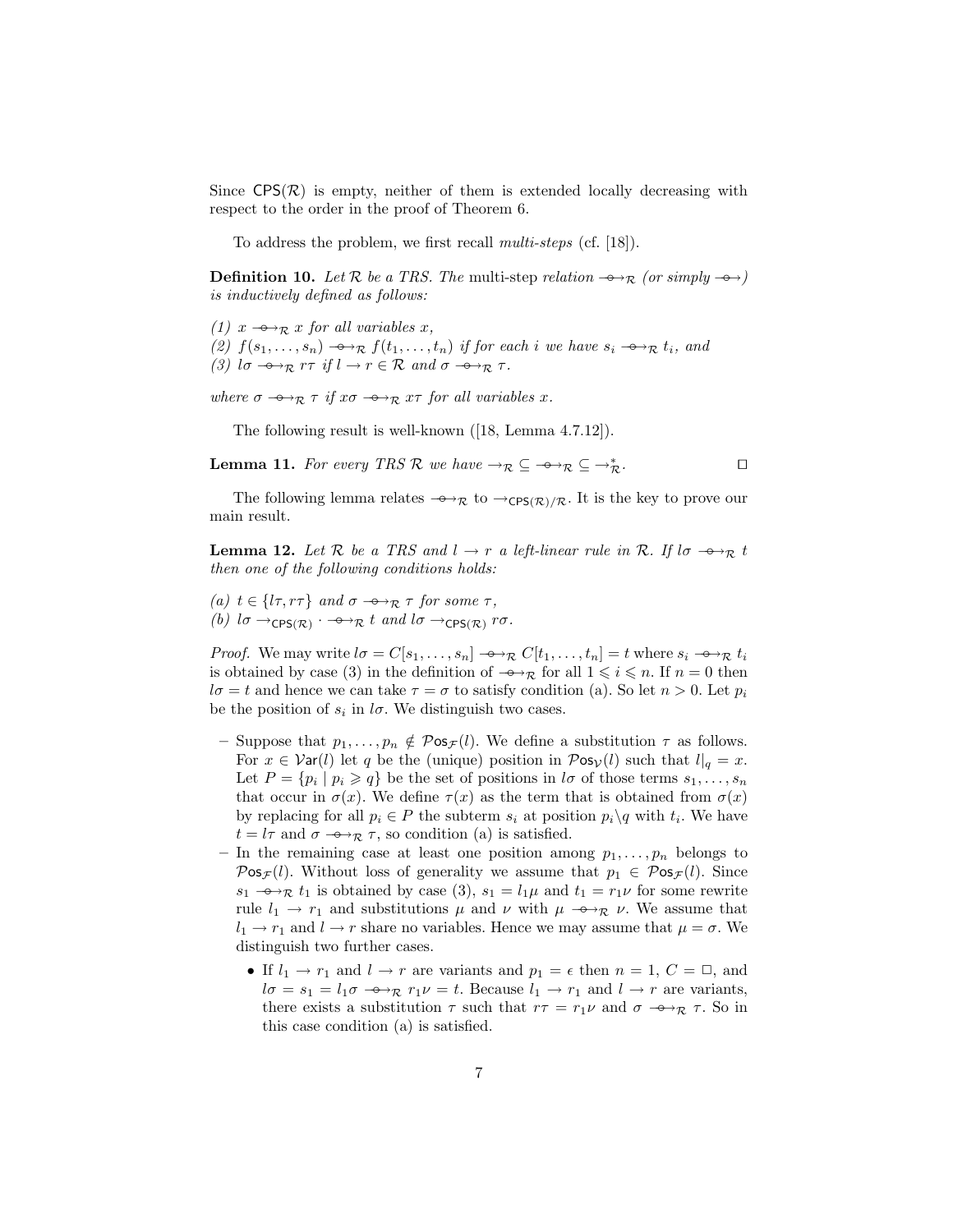• If  $l_1 \rightarrow r_1$  and  $l \rightarrow r$  are not variants or  $p_1 \neq \epsilon$  then there exists an overlap  $(l_1 \rightarrow r_1, p_1, l \rightarrow r)_{\theta}$  such that  $l\sigma = l\sigma [l_1 \sigma]_{p_1}$  is an instance of  $l\theta = l\theta [l_1 \theta]_{p_1}$ . The TRS CPS(R) contains the rules  $l\theta \to l\theta [r_1 \theta]_{p_1}$  and  $l\theta \to r\theta$ . The latter rule is used to obtain  $l\sigma \to_{\mathsf{CPS}(\mathcal{R})} r\sigma$ . An application of the former rule yields  $l\sigma \rightarrow_{\mathsf{CPS}(\mathcal{R})} l\sigma[r_1\sigma]_{p_1}$ . From  $\sigma \rightarrow_{\mathcal{R}} \nu$  we infer that  $r_1\sigma \rightarrow_R r_1\nu = t_1$ . Hence  $l\sigma \rightarrow_{\text{CPS}(\mathcal{R})} l\sigma[r_1\sigma]_{p_1} \rightarrow_{\text{CPS}l} l\sigma[t_1]_{p_1} =$  $C[t_1, s_2, \ldots, s_n] \rightarrow \mathcal{R}$   $C[t_1, \ldots, t_n] = t$ . The  $\rightarrow \mathcal{R}$ -steps can be combined into a single one and hence condition (b) is satisfied.  $\Box$ 

The following example shows that both conditions in Lemma 12 can occur.

*Example 13.* Consider the TRS R consisting of the rules  $f(g(x), y) \to h(x, y)$ ,  $g(a) \rightarrow b$ , and  $a \rightarrow c$ . Let  $l \rightarrow r$  be the first rule,  $t = f(b, c)$ , and  $\sigma = \{x, y \mapsto a\}$ . We have  $l\sigma \rightarrow_{\mathcal{R}} t$  with t satisfying condition (b) in Lemma 12:  $l\sigma \rightarrow_{\mathsf{CPS}(\mathcal{R})}$ f(b, a)  $\rightarrow_{\mathcal{R}} t$  and  $l\sigma \rightarrow_{\mathsf{CPS}(\mathcal{R})} r\sigma$ . Note that condition (a) is not satisfied. If we take  $t = f(g(a), c)$  or  $t = h(g(c), c)$  then condition (a) is satisfied but condition (b) is not.

The following example shows the necessity of left-linearity in the preceding lemma.

Example 14. Consider the TRS R consisting of the rewrite rules  $f(x, x) \to b$  and  $a \rightarrow b$ . Let  $l \rightarrow r$  be the former rule,  $t = f(a, b)$ , and  $\sigma = \{x \mapsto a\}$ . We have  $l\sigma \rightarrow_{\mathcal{R}} t$  but t satisfies neither condition in Lemma 12.

The final preliminary lemma states some obvious closure properties.

**Lemma 15.** Let  $>$  and  $\geq$  be closed under contexts.

\n- 1. If 
$$
t \xrightarrow{\vee}^*
$$
 with  $C[t] \xrightarrow{\vee}^* C[s] C[u]$ .
\n- 2. If  $t \xrightarrow{\infty}^* \Rightarrow s$  with  $C[t] \xrightarrow{\vee}^* \overline{C[s]} C[u]$ .
\n- 3. Let  $\geq \in \rightarrow_{\mathcal{R}}^*$  and  $\geq \cdot \gt \cdot \geq \subseteq \gt$ . If  $s > t$  and  $t \xrightarrow{\infty}^*$  with  $t \xrightarrow{\vee}^*$  with  $t \xrightarrow{\vee}^*$  with  $t \xrightarrow{\vee}^*$  with  $t \xrightarrow{\vee}^*$  with  $t \xrightarrow{\vee}^*$ .
\n
\n*Proof.* Straightforward.

After these preliminaries we are ready for the main result. In order to anticipate future developments (see Section 6), we avoid the use of advanced results from the confluence literature in the proof.

**Theorem 16.** A left-linear TRS R is confluent if  $\leftarrow \forall \neg \neg \subseteq \bot$  and  $CPS(\mathcal{R})/\mathcal{R}$ is terminating.

*Proof.* Because of Lemma 11, it is sufficient to prove confluence of  $-\rightarrow_{\mathcal{R}}$ . We show that the relation  $-\rightarrow_{\mathcal{R}}$  is extended locally decreasing with respect to the source labeling. Labels are compared with respect to the strict order  $>$  =  $\rightarrow_{\text{CPS}(\mathcal{R})/\mathcal{R}}^+$  and the quasi-order  $\geqslant = \rightarrow_{\mathcal{R}}^*$ . We show that

 $s\stackrel{\longleftrightarrow}{\longleftrightarrow}s}\subseteq\stackrel{\mathbb{V}}{\twoheadrightarrow}s\stackrel{\mathbb{V}}{\twoheadrightarrow}s\stackrel{\ast}{\twoheadrightarrow}s\stackrel{\mathbb{V}}{\twoheadrightarrow}s\stackrel{\mathbb{V}}{\twoheadrightarrow}s\stackrel{\mathbb{V}}{\twoheadrightarrow}s$ 

for all terms s by well-founded induction on the order  $(>\cup \rhd)^+$ . In the base case s is a variable and the inclusion trivially holds. Let  $s = f(s_1, \ldots, s_n)$ . Suppose  $t \leftarrow -\epsilon - \epsilon \rightarrow u$ . We distinguish the following cases, depending on the derivation of  $s \rightarrow t$  and  $s \rightarrow u$ .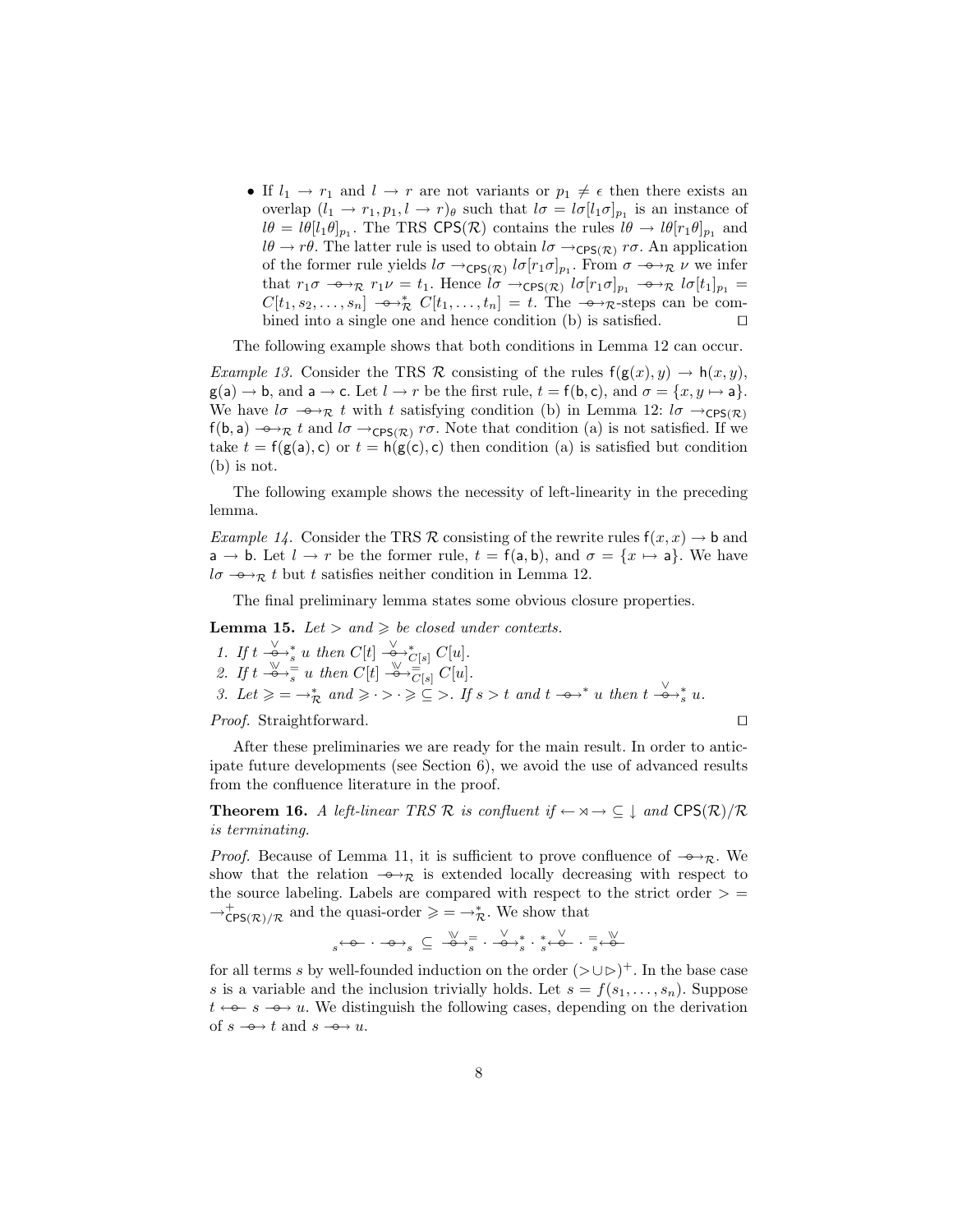– Neither  $s \rightarrow t$  nor  $s \rightarrow u$  is obtained by (1), because s is not a variable. Suppose both  $s \rightarrow t$  and  $s \rightarrow u$  are obtained by (2). Then t and u can be written as  $f(t_1, \ldots, t_n)$  and  $f(u_1, \ldots, u_n)$ . Fix  $i \in \{1, \ldots, n\}$ . We have  $t_i \leftarrow\rightarrow s_i \rightarrow u_i$ . By the induction hypothesis there exist  $t'_i$ ,  $u'_i$ , and  $v_i$  such that

$$
t_i \overset{\mathbb{V}}{\rightarrow} \overline{s}_i \overset{\mathbb{V}}{t'_i} \overset{\mathbb{V}}{\rightarrow} s_i \overset{\ast}{v}_i \overset{\ast}{s_i} \overset{\mathbb{V}}{\leftarrow} u'_i \overset{\mathbb{I}}{s_i} \overset{\mathbb{V}}{\leftarrow} u_i
$$

With repeated applications of Lemma  $15(1,2)$  we obtain

$$
t \xrightarrow{\vee} \overline{s}
$$
  $f(t'_1, \ldots, t'_n) \xrightarrow{\vee} \overline{s}$   $f(v_1, \ldots, v_n) \xrightarrow{s} \overline{\cdots}$   $f(u'_1, \ldots, u'_n) \xrightarrow{s} \overline{\cdots}$  u

- Suppose  $s \rightarrow t$  or  $s \rightarrow u$  is obtained by (3). Without loss of generality we assume that  $s \to t$  is obtained by (3), i.e.,  $s = l\sigma$ ,  $t = r\tau$ , and  $\sigma \to \tau$ . Following Lemma 12, we distinguish the following two cases for  $l\sigma \rightarrow u$ .
	- Suppose  $u \in \{l\mu, r\mu\}$  for some  $\mu$  with  $\sigma \rightarrow \mu$ . Fix  $x \in \mathcal{V}$ ar(l). We have  $x\tau \leftrightarrow -x\sigma \rightarrow x\mu$ . By the induction hypothesis there exist terms  $t_x$ ,  $u_x$ , and  $v_x$  such that

$$
x\tau \stackrel{\vee}{\longrightarrow} \frac{1}{x\sigma} t_x \stackrel{\vee}{\longrightarrow} \frac{1}{x\sigma} v_x \stackrel{*}{x\sigma} \stackrel{\vee}{\leftarrow} u_x \stackrel{=}{x\sigma} \stackrel{\vee}{\leftarrow} x\mu
$$

Define substitutions  $\tau'$ ,  $\nu$ , and  $\mu'$  as follows:  $\tau'(x) = t_x$ ,  $\nu(x) = v_x$ , and  $\mu'(x) = u_x$  for all  $x \in \mathcal{V}$ ar $(l)$ , and  $\tau'(x) = \nu(x) = \mu'(x) = x$  for all  $x \notin \mathcal{V}$ ar(l). We obtain

$$
t \stackrel{\mathbb{V}}{\rightarrow} \frac{1}{s} r\tau' \stackrel{\mathbb{V}}{\rightarrow} \frac{s}{s} r\nu \stackrel{*}{s} \stackrel{\mathbb{V}}{\leftarrow} r\mu' \stackrel{=}{s} \stackrel{\mathbb{V}}{\leftarrow} u
$$

by repeated applications of Lemma  $15(1,2)$ .

• In the remaining case we have  $s \rightarrow_{\mathsf{CPS}(\mathcal{R})} u' \rightarrow u$  for some term u' as well as  $s \to_{\text{CPS}(\mathcal{R})} r\sigma$ . Clearly  $r\sigma \to \gamma \tau = t$ . Since R is locally confluent (due to  $\leftarrow \forall \rightarrow \subseteq \bot$ ), there exists a term v' such that  $r\sigma \rightarrow^* v' \leftarrow u'$  and thus also  $r\sigma \rightarrow^* v' \rightarrow \infty$  w'. We have  $s > r\sigma$  and  $s > u'$ . Lemma 15(3) ensures that  $r\sigma \stackrel{\vee}{\longrightarrow}^*_{s} v' \stackrel{\vee}{\longrightarrow} u'$ . For every term v with  $s > v$  we have

$$
v^{\leftarrow\! \varphi\! \cdots \varphi\! \rightarrow}_v \,\subseteq\, \overset{\mathbb{V}}{\twoheadrightarrow} \overset{=}{v}\cdot \overset{\vee}{\twoheadrightarrow} \overset{*}{v}\cdot \overset{*}{v}^{\leftarrow\! \varphi\! \cdots \vec{v}}\cdot \overset{=}{v}\overset{\mathbb{V}}{\leftarrow\! \varphi\! \cdots \!}
$$

by the induction hypothesis. Hence the ARS  $\langle \mathcal{T}(\mathcal{F}, \mathcal{V}), \{-\rightarrow_v\}_{v \leq s} \rangle$  is locally decreasing and therefore the relation

$$
\xrightarrow{\vee}_{s} = \bigcup_{v < s} \neg \rightarrow_{v}
$$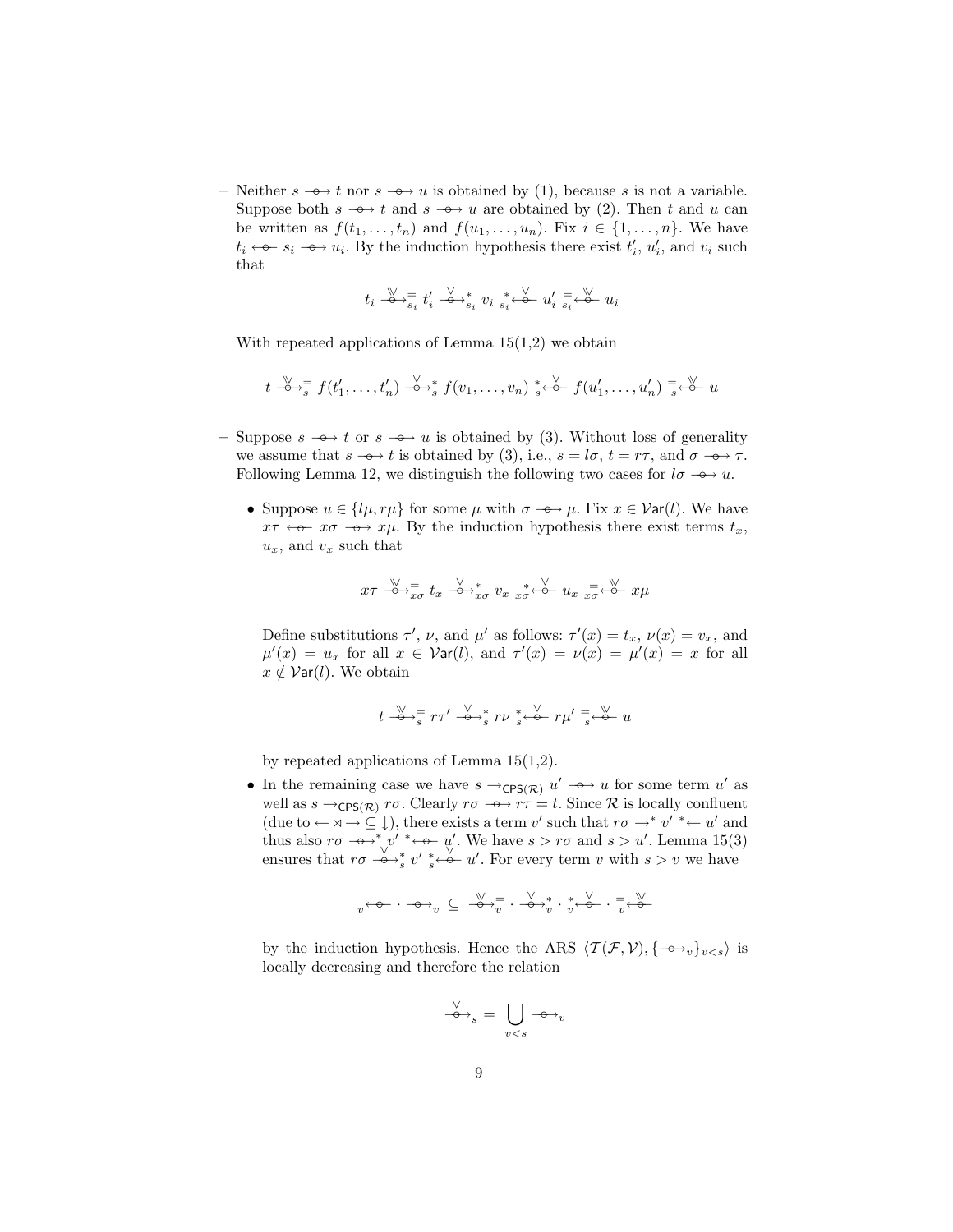is confluent. This is used to obtain the diagram



from which we conclude that  $t \stackrel{\vee}{\longrightarrow}^*_{s} \cdot^*_{s} \stackrel{\vee}{\longleftarrow} u$ .

 $\Box$ 

The above result can also be proved using Lemma 12 in connection with the conversion version of decreasing diagrams together with the predecessor labeling diagrams [22] in which steps  $s \rightarrow t$  are labeled by terms u such that  $u \rightarrow * s$ (Vincent van Oostrom, personal communication).

*Example 17.* Suppose we extend the TRS  $\mathcal{R}$  of Example 4 by the rewrite rule

$$
\mathsf{d}(x:y) \to x:(x:\mathsf{d}(y))
$$

The resulting TRS  $\mathcal{R}'$  has the same critical pair as  $\mathcal{R}$  and  $CPS(\mathcal{R}')$  consists of

 $inc(tl(nats)) \rightarrow tl(inc(nats))$   $inc(tl(nats)) \rightarrow inc(tl(0 : inc(nats)))$ 

By taking the matrix interpretation ([7])

$$
\text{inc}_{\mathcal{M}}(x) = \begin{pmatrix} 1 & 0 \\ 1 & 0 \end{pmatrix} x \quad \text{hd}_{\mathcal{M}}(x) = x \quad 0_{\mathcal{M}} = \begin{pmatrix} 0 \\ 0 \end{pmatrix}
$$
\n
$$
\text{nats}_{\mathcal{M}} = \begin{pmatrix} 0 \\ 1 \end{pmatrix} \quad \text{tl}_{\mathcal{M}}(x) = \begin{pmatrix} 1 & 1 \\ 1 & 0 \end{pmatrix} x \quad \text{s}_{\mathcal{M}}(x) = \begin{pmatrix} 1 & 1 \\ 0 & 0 \end{pmatrix} x
$$
\n
$$
\text{d}_{\mathcal{M}}(x) = \begin{pmatrix} 1 & 1 \\ 1 & 1 \end{pmatrix} x \quad :_{\mathcal{M}}(x, y) = \begin{pmatrix} 1 & 1 \\ 1 & 1 \end{pmatrix} x + y
$$

we obtain  $\mathcal{R}' \subseteq \geq \mathcal{M}$  and  $CPS(\mathcal{R}') \subseteq >\mathcal{M}$ :

 $[\textsf{inc}(\textsf{tl}(\textsf{nats}))]_\mathcal{M} = \begin{pmatrix} 1 \\ 1 \end{pmatrix}$ 1  $\Big) > \Big( \begin{matrix} 0 \\ 0 \end{matrix} \Big)$ 0  $\bigg)=[\mathsf{tl}(\mathsf{inc}(\mathsf{nats}))]_\mathcal{M}=[\mathsf{inc}(\mathsf{tl}(0:\mathsf{inc}(\mathsf{nats})))]_\mathcal{M}$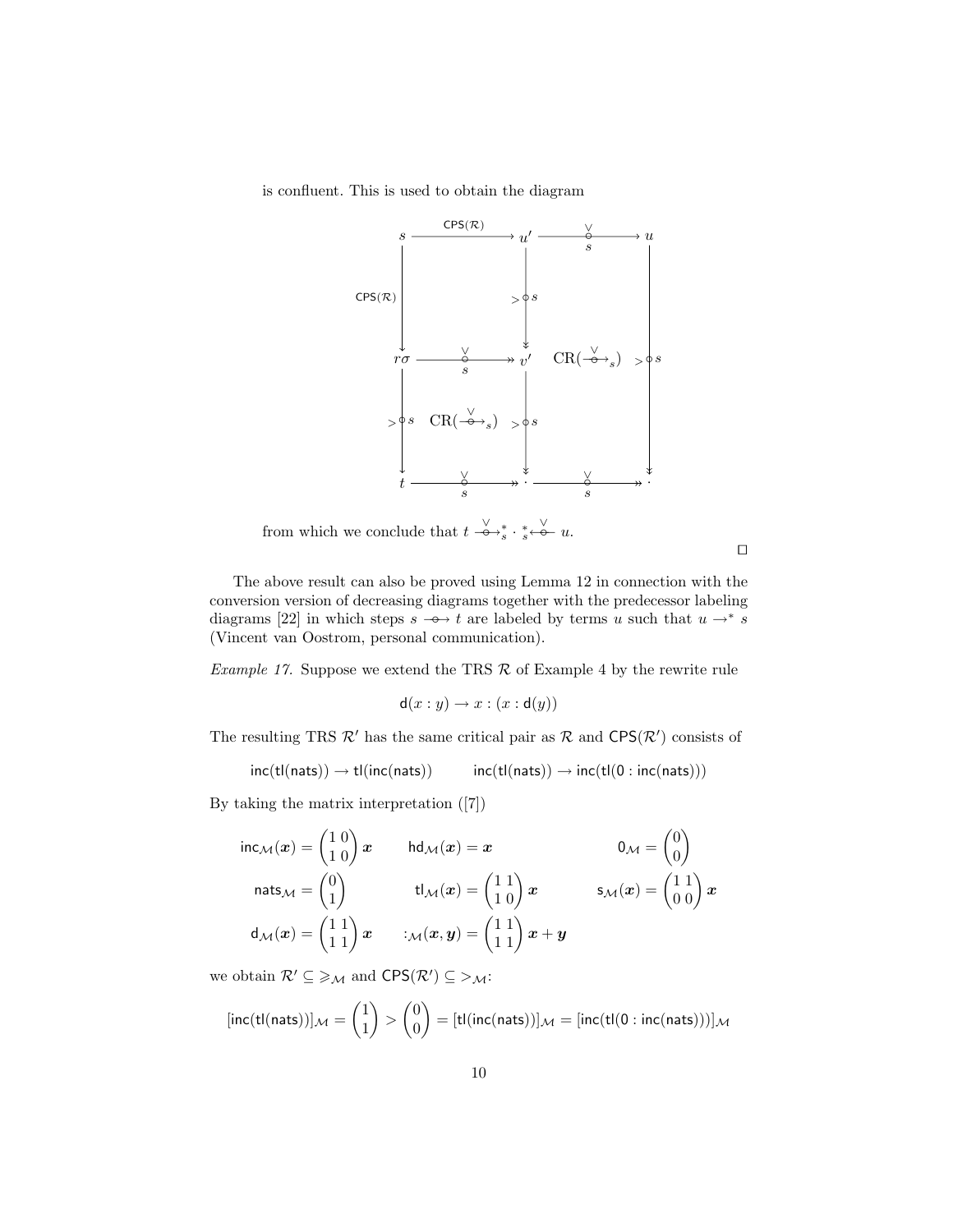Hence  $CPS(\mathcal{R}')/\mathcal{R}'$  is terminating and Theorem 16 yields the confluence of  $\mathcal{R}'$ . Note that Theorem 6 does not apply because  $CPS(\mathcal{R}') \cup \mathcal{R}'_d$  is not relatively terminating with respect to  $\mathcal{R}'_{\mathsf{nd}}$ ; consider the term **d**(nats).

Replacing CPS( $\mathcal{R}$ ) in Theorem 16 by CPS' $(\mathcal{R}) = \{l_1\mu \to r_1\mu, l_2\mu \to r_2\mu \mid$  $(l_1 \rightarrow r_1, p, l_2 \rightarrow r_2)_{\mu}$  is an overlap of  $\mathcal{R}$  yields a correct but strictly weaker confluence criterion as termination of  $CPS'(\mathcal{R})/\mathcal{R}$  implies termination of  $CPS(\mathcal{R})/\mathcal{R}$ but not vice versa;  $CPS'(\mathcal{R}')/\mathcal{R}'$  in Example 17 is not terminating.

The next example explains why one cannot replace  $CPS(\mathcal{R})$  by one of its subsets  $CPS_o(\mathcal{R}) = \{l_2\mu \to r_2\mu \mid (l_1 \to r_1, p, l_2 \to r_2)\mu \text{ is an overlap of } \mathcal{R}\}\$ and  $CPS_i(\mathcal{R}) = \{l_2\mu \rightarrow l_2\mu[r_1\mu]_p \mid (l_1 \rightarrow r_1, p, l_2 \rightarrow r_2)_\mu \text{ is an overlap of } \mathcal{R}\}.$ 

Example 18. Consider the TRSs  $\mathcal{R}_1 = \{f(a) \rightarrow c, f(b) \rightarrow d, a \rightarrow b, b \rightarrow a\}$ and  $\mathcal{R}_2 = \{a \rightarrow c, b \rightarrow d, f(a) \rightarrow f(b), f(b) \rightarrow f(a)\}.$  Both TRSs are locally confluent but not confluent. We have  $CPS_o(\mathcal{R}_1) = \{f(a) \to c, f(b) \to d\}$  and  $CPS<sub>i</sub>(R<sub>2</sub>) = {f(a) \rightarrow f(c), f(b) \rightarrow f(d)}$ . It is easy to see that  $CPS<sub>o</sub>(R<sub>1</sub>)/R<sub>1</sub>$  and  $CPS<sub>i</sub>(R<sub>2</sub>)/R<sub>2</sub>$  are terminating.

An easy extension of our main result is obtained by excluding critical pair steps from  $CPS(\mathcal{R})$  that give rise to trivial critical pair steps. The proof is based on the observation that Lemma 12 still holds for this modification of  $CPS(\mathcal{R})$ .

## 4 Automation

Concerning the automation of Theorem 16, for checking relative termination we use the following criteria of Geser [8]:

**Theorem 19.** For TRSs  $\mathcal{R}$  and  $\mathcal{S}$ ,  $\mathcal{R}/\mathcal{S}$  is terminating if

- 1.  $\mathcal{R} = \varnothing$ ,
- 2.  $\mathcal{R} \cup \mathcal{S}$  is terminating, or
- 3. there exist a well-founded order  $>$  and a quasi-order  $\geq$  such that  $>$  and  $\geq$ are closed under contexts and substitutions,  $\geq \cdot$  >  $\cdot \geq \subseteq$  >,  $\mathcal{R} \cup \mathcal{S} \subseteq \geq$ , and  $(\mathcal{R} \setminus >)/(\mathcal{S} \setminus >)$  is terminating.

Based on this result, termination of  $CPS(\mathcal{R})/\mathcal{R}$  is shown by repeatedly using the last condition to simplify  $CPS(\mathcal{R})$  and  $\mathcal{R}$ . As soon as the first condition applies, termination is concluded. If the first condition does not apply and the third condition does not make progress, we try to establish termination of  $CPS(\mathcal{R})\cup \mathcal{R}$ using the termination tool  $TT_2$  [15]. For checking the third condition we use matrix interpretations [7].

In the remainder of this section we show how to implement Theorem 3. We start by observing that the condition of Theorem 3 is undecidable even for locally confluent TRSs.

Lemma 20. The following decision problem is undecidable: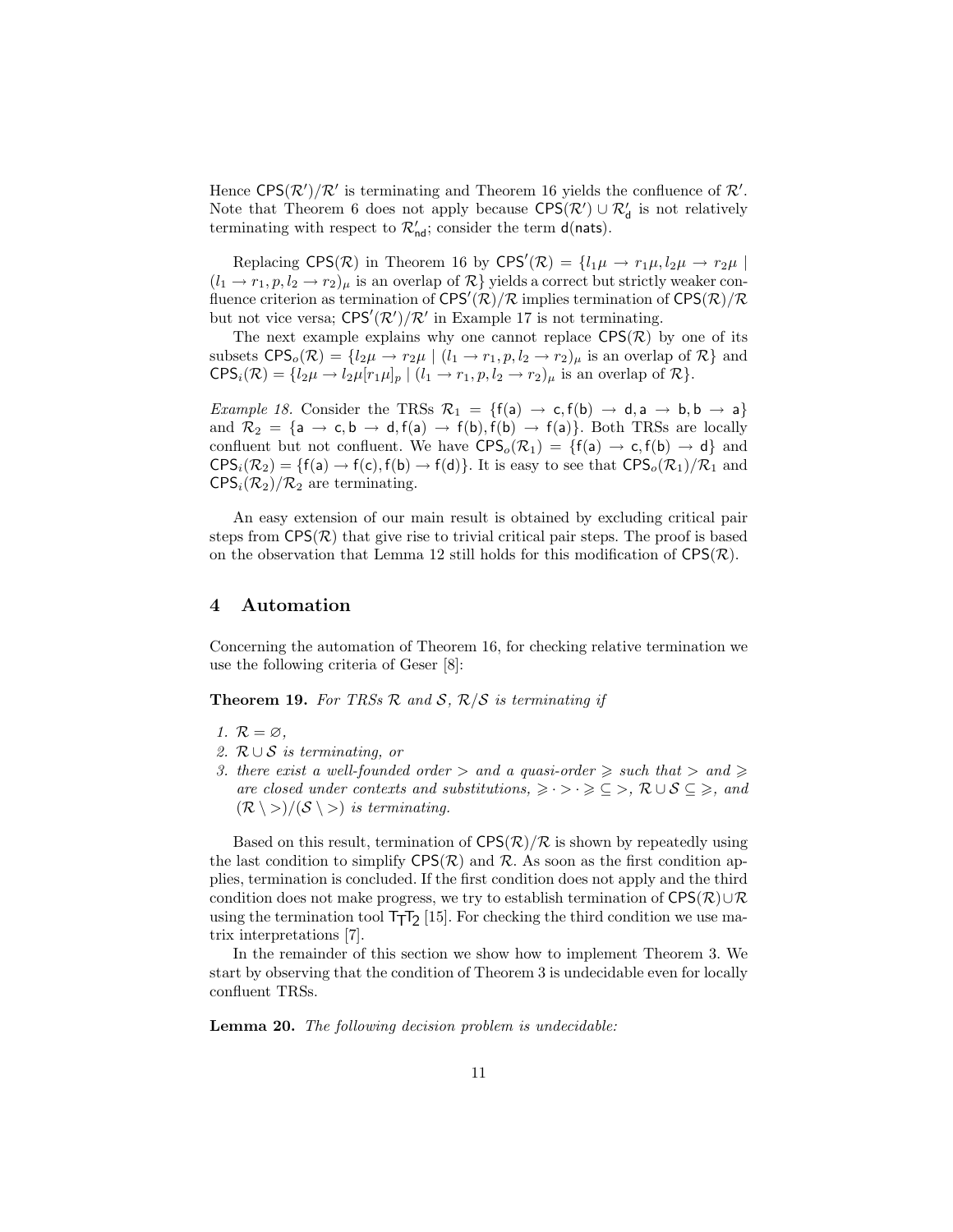instance: a finite locally confluent linear TRS  $\mathcal{R}$ , question: are all critical pairs locally decreasing with respect to the rule-labeling heuristic?

Proof. We provide a reduction from the problem whether two (arbitrary) ground terms in a linear non-overlapping TRS are joinable. The latter is undecidable as an easy consequence of the encoding of Turing machines as linear nonoverlapping TRSs, see e.g. [18]. So let  $S$  be a (finite) linear non-overlapping TRS and let s and t be arbitrary ground terms. We extend  $S$  with fresh constants a, b and the rewrite rules  ${a \rightarrow s, b \rightarrow t, a \rightarrow b, b \rightarrow a}$  to obtain the TRS R. If s and t are joinable (in  $S$ ) then all its all critical pairs are locally decreasing by ordering all rules in  $S$  below the above four rules If s and t are not joinable, then no order on the rules will make the critical pairs locally decreasing with respect to the rule-labeling heuristic. So confluence of  $R$  can be established by the rule-labeling heuristic if and only if the terms s and t are joinable in  $\mathcal{S}$ .  $\Box$ 

By putting a bound on the number of steps to check joinability we obtain a decidable condition for (extended) local decreasingness:

$$
l_2[r_1]_p\mu \xrightarrow{\vee\atop{\vee}\lambda^*_\alpha\cdot\,\,\swarrow\atop{\wedge}\beta}\, \overbrace{\longrightarrow_{\alpha\beta}^{\text{at most $k$ steps}}\, \overbrace{\alpha\beta^{\,\,\swarrow}\,\cdot\, \overbrace{\alpha^{\,\,\swarrow}}^{\text{at most $k$ steps}}\, \overbrace{r_2\mu}^{\text{at most $k$ steps}}
$$

for each overlap  $(l_1 \rightarrow r_1, p, l_2 \rightarrow r_2)_{\mu}$  of  $\mathcal{R}$  with  $\alpha = l_1 \rightarrow r_1$  and  $\beta = l_2 \rightarrow r_2$ . Below we reduce this to precedence constraints of the form

$$
\phi ::= \top | \bot | \phi \vee \phi | \phi \wedge \phi | \alpha > \alpha | \alpha \ge \alpha
$$

where  $\alpha$  stands for variables corresponding to the rules in  $\mathcal{R}$ . From the encodings of termination methods for term rewriting, we know that the satisfiability of such precedence constraints is easily determined by SAT or SMT solvers (cf. [4,23]).

**Definition 21.** For terms s, t and  $k \geq 0$ , a pair  $((\gamma_1, \ldots, \gamma_m), (\delta_1, \ldots, \delta_n))$  is called a k-join instance of  $(s, t)$  if  $m, n \leq k, \gamma_1, \ldots, \gamma_m, \delta_1, \ldots, \delta_n \in \mathcal{R}$ , and

$$
s \to_{\gamma_1} \cdot \cdots \cdot \to_{\gamma_m} \cdot \delta_n \leftarrow \cdots \cdot \delta_1 \leftarrow t
$$

The embedding order  $\supseteq$  on sequences is defined as  $(a_1, \ldots, a_n) \supseteq (a_{i_1}, \ldots, a_{i_m})$ whenever  $1 \leq i_1 < \cdots < i_m \leq n$ . The set of all minimal (with respect to  $\exists \times \exists$ ) k-join instances of  $(s,t)$  is denoted by  $J_k(s,t)$ . We define  $\Phi_{\beta}^{\alpha}((\gamma_1,\ldots,\gamma_n))$  as

$$
\bigvee_{i\leqslant n}\bigwedge_{j\gamma_j\wedge \varPsi_{i,n}\bigg)
$$

with  $\Psi_{i,n}$  denoting  $\top$  if  $i = n$  and

$$
\beta \geq \gamma_i \wedge \bigwedge_{i < j \leq n} (\alpha > \gamma_j \vee \beta > \gamma_j)
$$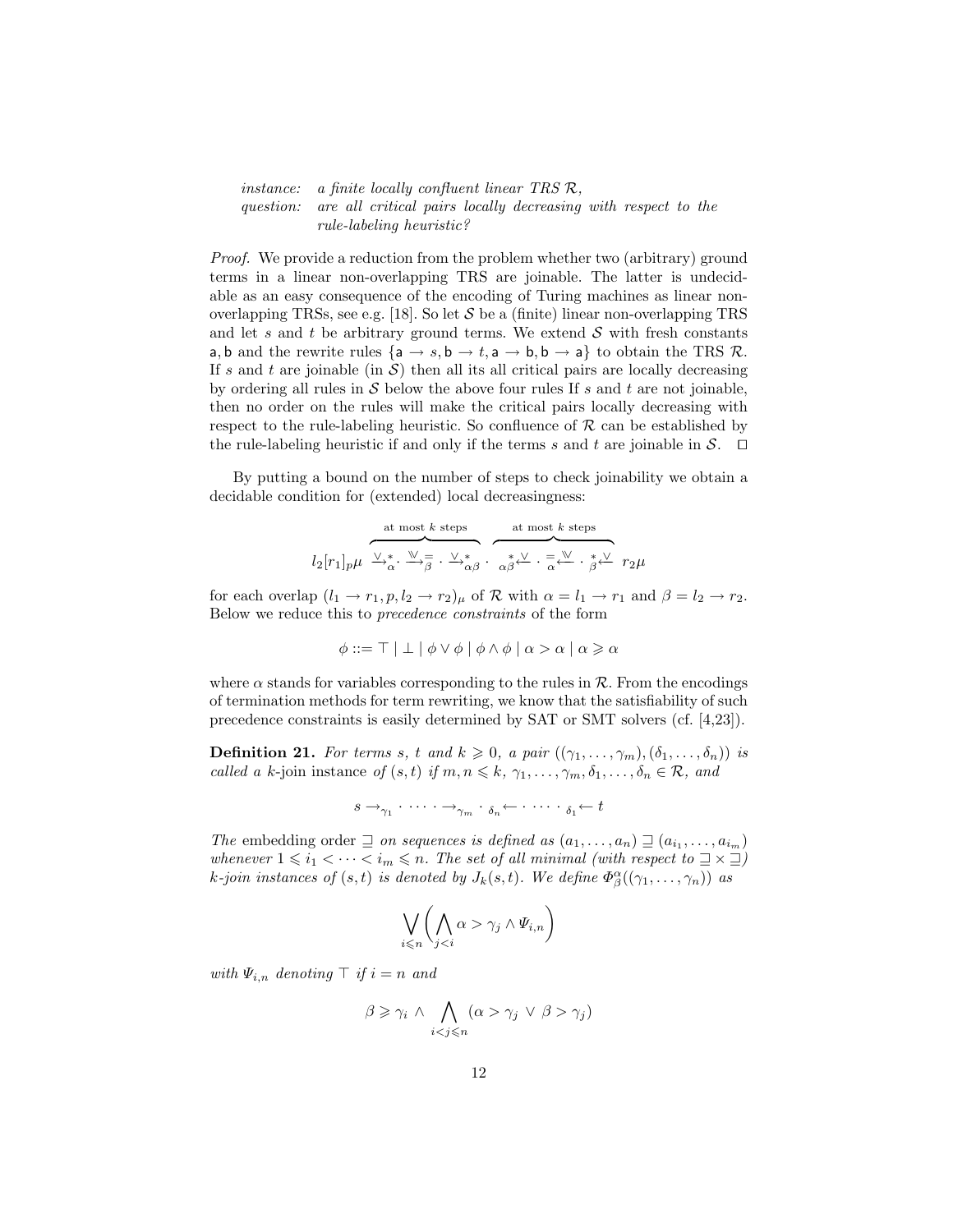if  $i < n$ . Furthermore,  $\mathsf{RL}_k(\mathcal{R})$  denotes the conjunction of

$$
\bigvee \big\{ \varPhi_{l_2 \to r_2}^{l_1 \to r_1}(\gamma) \wedge \varPhi_{l_1 \to r_1}^{l_2 \to r_2}(\boldsymbol{\delta}) \mid (\gamma, \boldsymbol{\delta}) \in J_k(l_2[r_1]_p \mu, r_2 \mu) \big\}
$$

for all overlaps  $(l_1 \rightarrow r_1, p, l_2 \rightarrow r_2)_{\mu}$  of  $\mathcal{R}$ .

The only non-trivial part of the encoding is the minimality condition in  $J_k(s, t)$ . The next lemma explains why non-minimal pairs can be excluded from the set and Example 23 shows the benefit of doing so.

**Lemma 22.** If  $\Phi_{\beta}^{\alpha}(\delta)$  is satisfiable and  $\delta \sqsupseteq \gamma$  then  $\Phi_{\beta}^{\alpha}(\gamma)$  is satisfiable.

*Proof.* Straightforward.  $\Box$ 

We illustrate the encoding on a concrete example.

*Example 23.* Consider the TRS  $\mathcal R$  of Example 4. We show how  $\mathsf{RL}_4(\mathcal{R})$  is computed. There is a single overlap  $(1, 11, 5)$ , resulting in the critical pair  $s \leftarrow \infty \rightarrow t$ with  $s = inc(t|(0 : inc(nats)))$  and  $t = tl(inc(nats))$ . Its 4-join instances are

$$
((3), (1,4,3))
$$
  $((3,1), (1,4,3,1))$   $((3,1), (1,4,1,3))$   $((3,1), (1,1,4,3))$   
 $((1,3), (1,4,3,1))$   $((1,3), (1,4,1,3))$   $((1,3), (1,1,4,3))$ 

Only the first one belongs to  $J_4(s,t)$  and hence  $\mathsf{RL}_4(\mathcal{R}) = \Phi_5^1((3)) \wedge \Phi_1^5((1,4,3))$ with  $\Phi_5^1((3)) = 5 \ge 3 \vee 1 > 3$  and

$$
\Phi_1^5((1,4,3)) = (1 \ge 1 \land (1 > 4 \lor 5 > 4) \land (1 > 3 \lor 5 > 3))
$$
  
 
$$
\lor (5 > 1 \land 1 \ge 4 \land (1 > 3 \lor 5 > 3)) \lor (5 > 1 \land 5 > 4 \land 1 \ge 3)
$$
  
 
$$
\lor (5 > 1 \land 5 > 4 \land 5 > 3)
$$

This formula is satisfied by taking (e.g.) the order  $5 > 3, 4$ . Hence, the confluence of  $R$  is concluded by local decreasingness with respect to the rule labeling heuristic using at most 3 steps to close critical pairs.

**Theorem 24.** A linear TRS  $\mathcal{R}$  is confluent if  $\mathsf{RL}_k(\mathcal{R})$  is satisfiable for some  $k \geqslant 0.$ 

# 5 Experimental Results

We tested our methods on a collection of 425 TRSs, consisting of the 103 TRSs in the ACP distribution,<sup>5</sup> the TRSs of Examples 5, 17, and 18, and those TRSs in version 5.0 of the Termination Problems Data Base<sup>6</sup> that are either nonterminating or not known to be terminating. (Systems that have extra variables in right-hand sides of rewrite rules are excluded.) The results are summarized in Table 1. The following techniques are used to produce the columns: (a) Knuth

 $^5$  http://www.nue.riec.tohoku.ac.jp/tools/acp/

 $^6$  http://termination-portal.org/wiki/TPDB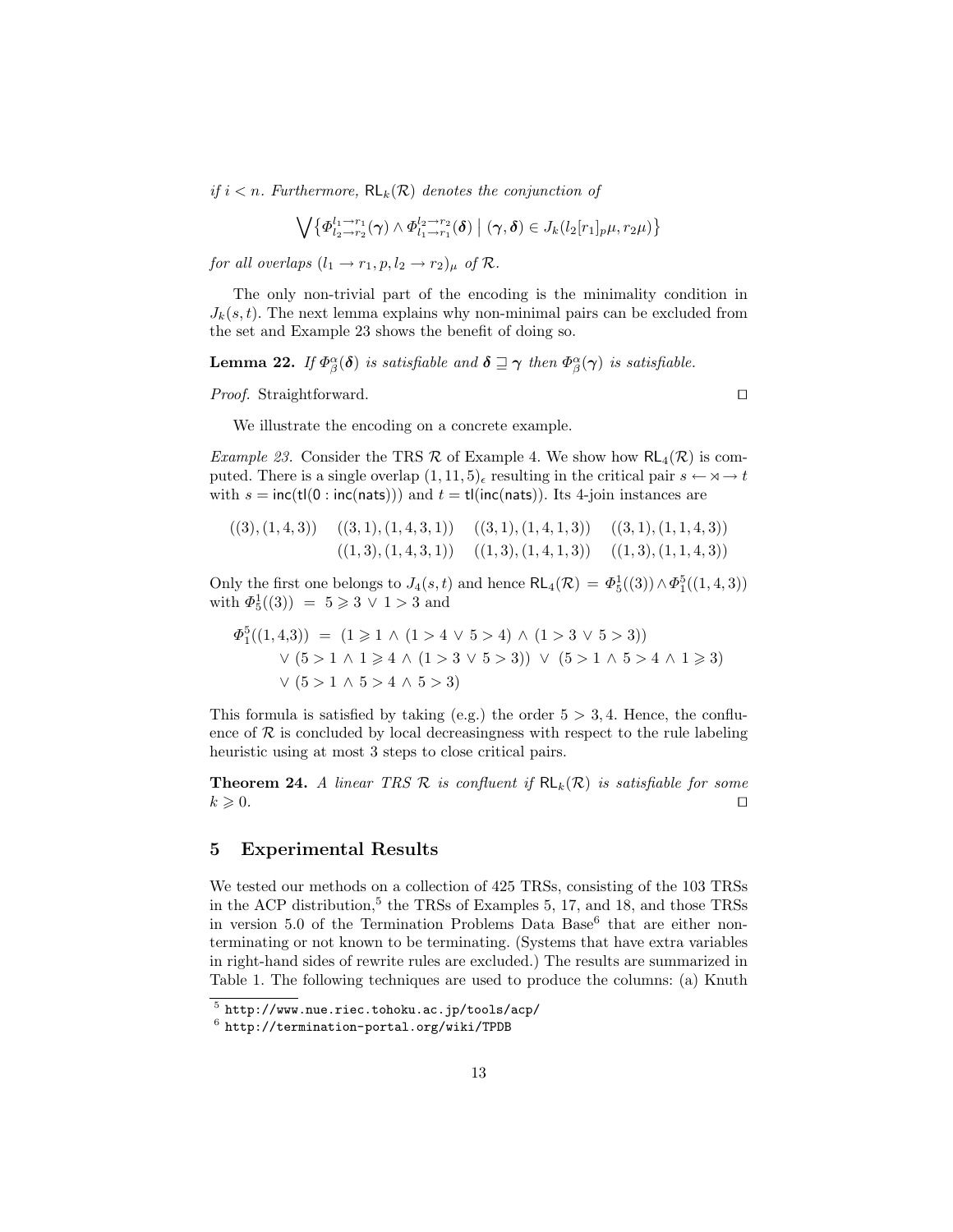|                  | (a) (b) (c) (d) (e) (f) (g)        |  |  |  |
|------------------|------------------------------------|--|--|--|
| YES              | 20 81 67 49 100 107 135            |  |  |  |
| timeout $(60 s)$ | $0 \t 0 \t 0 \t 3 \t 4 \t 3 \t 17$ |  |  |  |

Table 1. Summary of experimental results

and Bendix' criterion [14]: termination and joinability of all critical pairs, (b) orthogonality, (c) Theorem 24 with  $k = 4$ , (d) Theorem 6, (e) Theorem 16, (f) the extension of Theorem 16 mentioned at the end of Section 3 in which critical pair steps that generate trivial critical pairs are excluded from  $CPS(\mathcal{R})$ , and (g) ACP [2]. To obtain the data in columns  $(a)$ –(f) we slightly extended the open source termination tool TTT2 . For the data in column (c) the SAT solver MiniSat [6] is used. Since local confluence is undecidable (for non-terminating TRSs), in  $(c)$ -(f) it is approximated by  $\leftarrow \forall \rightarrow \subseteq \bigcup \{\rightarrow^i \cdot \rightarrow^i \leftarrow | i, j \leq 4\}.$ 

ACP proves that 198 of the 424 TRSs are not confluent. Of the remaining 226 TRSs, local confluence can be shown using at most 4 rewrite steps from both terms in every critical pair for 187 TRSs. Moreover, of these 187 TRSs, 148 are left-linear and 76 are linear. As a final remark, the combination of (c) and (f) proves that 129 TRSs are confluent,  $(a)+(c)+(f)$  shows confluence for 134 TRSs, and  $(c)+(f)+(g)$  shows confluence for 145 TRSs. These numbers clearly show that both our results have a role to play.

# 6 Conclusion

In this paper we presented two results based on the decreasing diagrams technique for proving confluence of TRSs. For linear TRSs we showed how the rulelabeling heuristic can be implemented by means of an encoding as a satisfiability problem and we employed the self-labeling heuristic to obtain the result that an arbitrary left-linear locally confluent TRS is confluent if its critical pair steps are relatively terminating with respect to its rewrite rules. We expect that both results will increase the power of ACP [2].

As future work we plan to investigate whether the latter result can be strengthened by decreasing the set  $CPS(\mathcal{R})$  of critical pair steps that need to be relatively terminating with respect to  $R$ . We anticipate that some of the many critical pair criteria for confluence that have been proposed in the literature (e.g. [11,21]) can be used for this purpose. The idea here is to exclude the critical pair steps that give rise to critical pairs whose joinability can be shown by the conditions of the considered criterion. Another direction for future work is to determine whether the conversion version of decreasing diagrams [22] can increase the power of automatic confluence tools. Last but not least, in order to certify the output of such tools, we plan to formalize the confluence results presented in this paper in the Isabelle proof assistant.